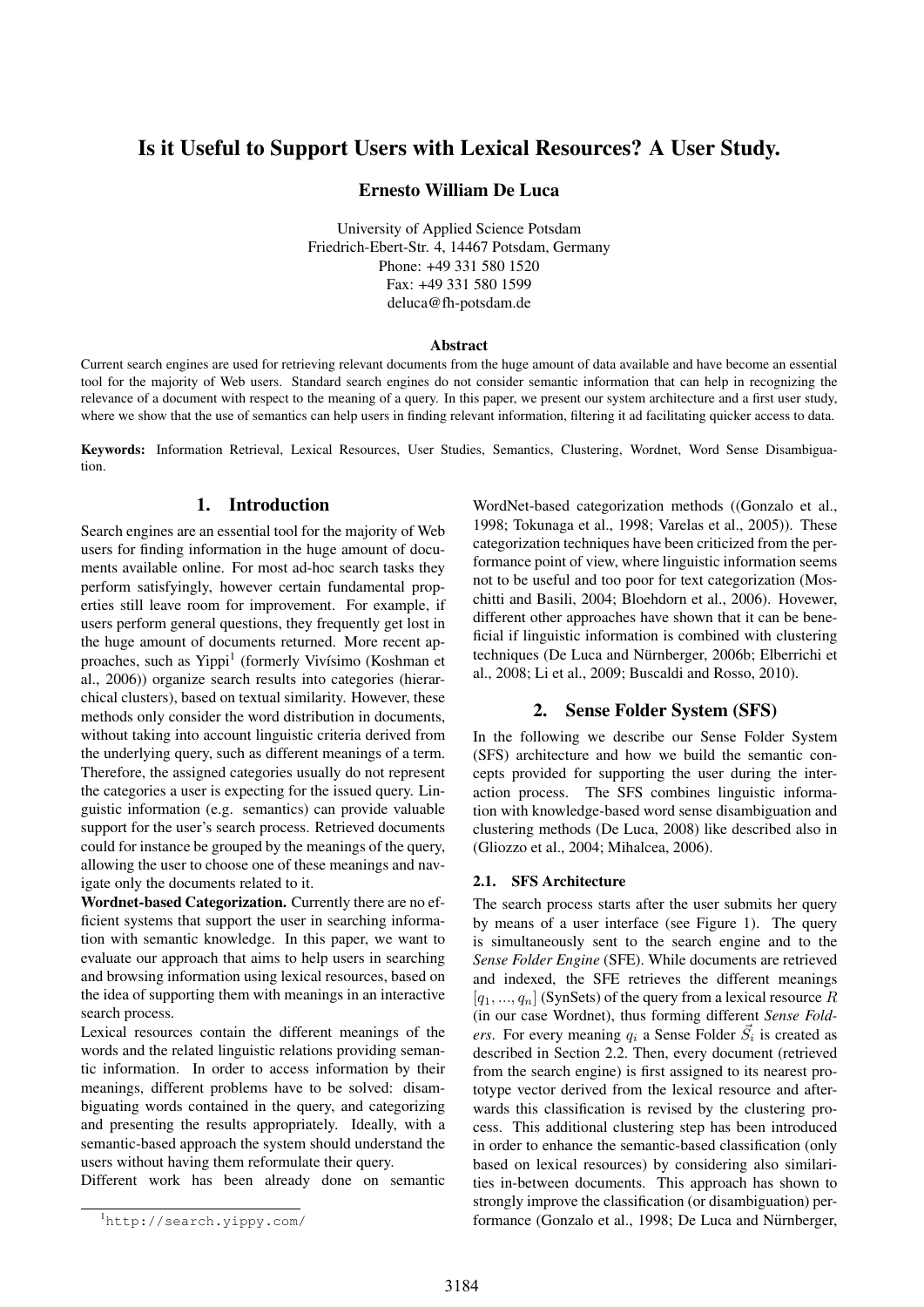

Figure 1: Sense Folder System Architecture

2006b; Elberrichi et al., 2008; Li et al., 2009). The semantic information assigned is appended to the document as additional information in order to help the user in finding the relevant documents, without the need of browsing all documents.

#### 2.2. Sense Folder Definition

Users interacting with the SFS are asked to choose a "main query word" Q describing the concept they are searching for (in our case e.g. *chair*) and have the possibility to add other "optional query words" O that better specify the meant concept for disambiguation purposes (e.g. *furniture, wood, etc.*). Given the main query word  $Q = \{q_1, ..., q_n\}$ , we create different Sense Folders  $S = \{\vec{S_1}, ..., \vec{S_n}\}\$  that define the different meanings  $[q_1, ..., q_n]$  of the query  $Q$ . We also define the linguistic context  $C = \{c_1, ..., c_n\}$ , that contains the different linguistic relations  $[c_1, ..., c_n]$  of every meaning  $[q_1, ..., q_n]$  retrieved from a lexical resource R. Different "optional query words"  $O = \{o_1, ..., o_n\}$  can be given by the user and are included in all Sense Folders, because they could help in better describing the user context. Thus, the system builds, on the basis of the "main word", the Sense Folders (representing all meanings of this "main word"). Every Sense Folder  $\vec{S}_i$  is a container that includes only one meaning of the main word  $q_i$ , all its related linguistic information (linguistic context)  $c_i$  retrieved from a lexical resource  $R$  (in our case Wordnet) and the user typed "optional query words"  $o_i$ .

#### 3. User study

User studies (Dumais et al., 2001), (Labrou and Finin, 1999) have shown that categorized information can improve retrieval performance. Motivated by these evaluations, the SFS has been evaluated within an interactive user interface to verify the assumption that the semantic filtering support is beneficial for the users. We provided a user interface, where additional disambiguating information was added to the documents of a search result. This additional information is used in order to enable categorization, restructuring or filtering of the retrieved document set (see Figure 2(c)).



(a) Results for "chair" from Google. The results are a ranked list without considering the sense of the word.

| web news images wikipedia jobs more »                                                                       |                                                                                                                                                                                                                                                                                 |  |  |
|-------------------------------------------------------------------------------------------------------------|---------------------------------------------------------------------------------------------------------------------------------------------------------------------------------------------------------------------------------------------------------------------------------|--|--|
| chair                                                                                                       | advanced<br>Search<br>preferences                                                                                                                                                                                                                                               |  |  |
| clouds<br>sources<br>sites                                                                                  | Top 241 results of at least 39,373,148 retrieved for the query chair (definition) (details).                                                                                                                                                                                    |  |  |
| remix<br>All Results (245)<br><b>O</b> Tables (23)                                                          | Spoosored I<br>La-Z-Bov® Furniture - Visit Official La-Z-Bov® Site Now & See Huge Selections of Top Designs -<br>www.la-z-boy.com<br>Liquidation Sale \$389.99 - Sizes B & C in Stock Ready To Ship Web's Absolute Lowest Prices (                                              |  |  |
| Chair covers (11)<br>C Leather. Sofas and chairs not                                                        | www.MadisonSeating.com/Aeron                                                                                                                                                                                                                                                    |  |  |
| China is<br><b>O</b> Benches, Laboratory furniture (5)<br>· Wheelchair (4)<br><b>O</b> Office furniture con | Search I<br>1. City Farmer $\mathfrak{B} \mathrel{\mathsf{Q}} \otimes$<br>The Ability Garden began in 1988 as a demonstration garden of five raised beds to accommodate pe<br>in wheel chairs to garden.<br>www.cityfarmer.org/horttherp70.html#hort - [cache] - Open Directory |  |  |
| <b>O</b> Free in<br><b>O</b> University (5)                                                                 | 2. Windsor Chair Resources & Q &<br>Includes Windsor chair references, chairmaker tools and tips for the chairmaker and collector.<br>www.windsorchairresources.com - [cache] - Open Directory, Ask                                                                             |  |  |
| <b>O</b> Folding chairs (6)<br>more I all clouds<br>find in clouds:<br><b>Find</b>                          | 3. Cosmos Firma & Q &<br>Science writer and author Marcia Bartusiak's arm-chair exploration of the celestial landscape, provi<br>insights on astronomical discoveries, past and present.<br>cosmosfirma.blogspot.com - [cache] - Open Directory                                 |  |  |
| Font size: A A A A                                                                                          | 4. Blue Chair Blog & Q &<br>Liberal commentary on current events, arts and writing.<br>www.thebluechair.net - [cache] - Open Directory                                                                                                                                          |  |  |
|                                                                                                             | 5. Chenna-Dieen Spring Co. € 9, ⊛<br>Manufacturer in Taiwan of torsion springs, machine gun springs, office chair springs, bicycle shock                                                                                                                                        |  |  |

(b) Results for "chair" from Yippi. Yippi clusters search results based in key terms, it does however not seem to base the clusters on the semantic meaning of the query.

| www.chair<br>language: english (MultiWordNet)<br>$\checkmark$                                                                                                                                                                                                                                                                                                                | Search                                                                                                                                                                                                                                                                                                                                                                                                                                                                                                                                                                                                                                                                      | translation:<br>deutsch Denglish espagnol<br><b>Sancais</b> Vitaliano                                                                                                                                                                                                                                                                                                                                            |
|------------------------------------------------------------------------------------------------------------------------------------------------------------------------------------------------------------------------------------------------------------------------------------------------------------------------------------------------------------------------------|-----------------------------------------------------------------------------------------------------------------------------------------------------------------------------------------------------------------------------------------------------------------------------------------------------------------------------------------------------------------------------------------------------------------------------------------------------------------------------------------------------------------------------------------------------------------------------------------------------------------------------------------------------------------------------|------------------------------------------------------------------------------------------------------------------------------------------------------------------------------------------------------------------------------------------------------------------------------------------------------------------------------------------------------------------------------------------------------------------|
| <b>Word Senses (Documents)</b>                                                                                                                                                                                                                                                                                                                                               | GoogleSearch                                                                                                                                                                                                                                                                                                                                                                                                                                                                                                                                                                                                                                                                | Results 1-100 of approx. 15300000 for chair                                                                                                                                                                                                                                                                                                                                                                      |
| SF0: chair (professorship) [ Pedagogy](8)<br>italiano: cattedra, professorato, ordinariato<br>SF1: chair [ Furniture](50)<br>italiano: sedia, segziola.<br>SF2: chair (death chair, electric chair, hot seat) [<br>Law(26)<br>italiano: sedia elettrica<br>SF3: chair (chairman, chairperson, chairwoman,<br>president) [ Person](12)<br>italiano: presidente, presidentessa | Chair - Wikipedia, the free encyclopedia<br>kMeansSense -1.no matching class (0.0)<br>55k - http://en.wikipedia.org/wiki/Chair<br>Office Chairs - Office Furniture - Home Office Furniture<br>kMeansSense1.Furniture I0.071<br>40k - http://www.bizchair.com/<br>Best Chairs, Inc.<br>kMeansSense0,Pedagogy [0.12]<br>Please visit our other sites:<br>7k - http://www.besthomefurnishings.com/<br>Herman Miller - for Business - Aeron Chairs<br>kMeansSense 0, Pedagogy [0.12]<br>other chair. It adapts naturally and adjusts precisely to fit people of all<br>68k - http://www.hermanmiller.com/aeron/<br><b>American Chair</b><br><b>WasneSancet Eurniture IO 071</b> | A chair is a kind of furniture for sitting, consisting of a back, and sometimes<br>arm rests, commonly for use by one person. Chairs also often have four legs<br>Office Chairs at BizChair.com - We offer leather office chairs, executive office<br>chairs, home office chairs, swivel chairs, business chairs, and discount<br>Combining distinctive looks with pioneering ergonomics, Aeron performs like no |

(c) Results for "chair" in the Sense Folder System. There are 4 Sense Folders, one for each sense.

| Word                                                  | <b>Synonyms</b>          | Domain    |  |
|-------------------------------------------------------|--------------------------|-----------|--|
| chair                                                 | professorship            | Pedagogy  |  |
| chair                                                 |                          | Furniture |  |
| chair                                                 | electric chair, hot seat | Law       |  |
| chair                                                 | president, chairperson   | Person    |  |
| (d) WordNet noun collocation of the term "chair". The |                          |           |  |
| same presented by the Sense Folder System in Fig-     |                          |           |  |
| ure 2(c)                                              |                          |           |  |

Figure 2: Examples of retrieved results for the query "chair" from three search engines.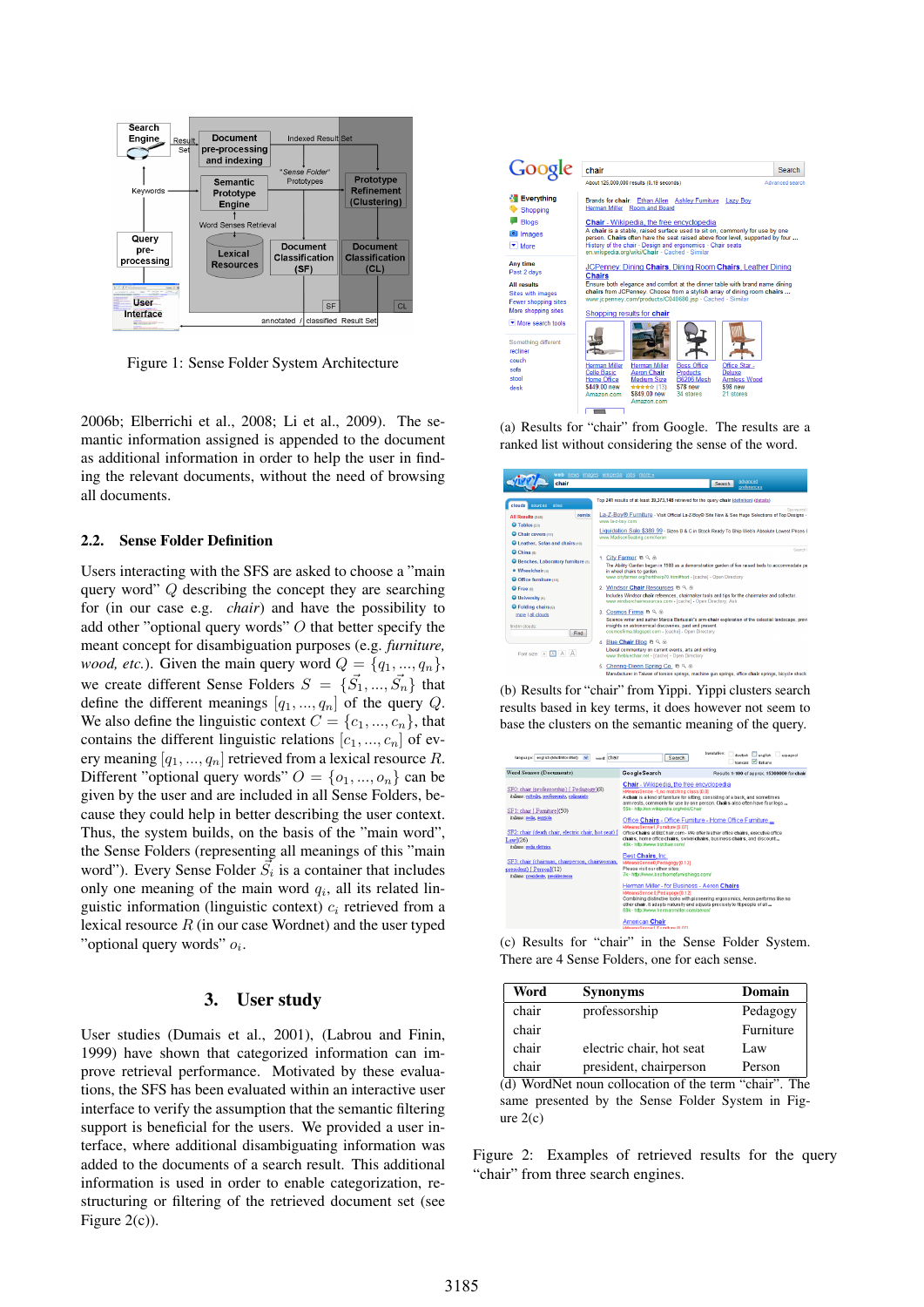## **Questionnaire**

- 1. How many concepts can you find on the first page?  $(0.5 5.10 -$  More)
- 2. Would you agree with the concepts found by the SF engine? (Yes No, why?)
- 3. How do you find the SF search engine concept? (Easy Difficult Abstract, why?)
- 4. Which are the differences you noticed to common search engines?
- 5. Did you notice the "Sense Folder" column on the left side? (Yes No)
- 5.1 If yes, was it helpful to you? (Yes No, why?)
- 5.2 Could you shortly describe its function?
- 6. Would you like to see similar features in search engines in the future? (Yes No, why?)
- 7. What would you suggest to change/improve for the SF search engine? (Yes No, why?)
- 8. Would you like to use this search engine instead of common search engines? (Yes No, why?)
- 9. For which purpose would you use this search engine? (All searches Some searches, give an example)

Table 1: Questionnaire used for the evaluation.

#### 3.1. Evaluation Results.

In order to evaluate the performance of the SFS, a user study was conducted. A total of 9 questions covering different aspects of the Sense Folder search results presentation were asked. Sixteen participants were presented with results of the same queries from Google<sup>2</sup>, Yippi<sup>3</sup> and a local deployment of the Sense Folder System (see Figure 2). Yippi was chosen because it groups similar results together into "clouds"<sup>4</sup> . Table 1 summarizes the questionnaire used in the user study including questions and answers given to the users. All questions had at least one negative and one positive answer, most allowed the participants to leave short comments and motivations to their answers.

- 1. Users were asked to recognize the different concepts of one given word related to the search results retrieved by the search systems. Most of them (94%) recognized between one and five concepts. 6% said that there are more than five concepts.
- 2. Users were asked whether or not they agreed with the concepts found by the Sense Folder System. 94% said that all expected concepts were presented. 6% said that other concepts were missing.
- 3. The participants had to estimate the difficulty of the interaction with the Sense Folder System. 75% found it easy, while 19% difficult and the remaining 6% abstract.
- 4. Users were asked to describe the differences between Google, Yippi and the Sense Folder System. 81% were positive to the added value of the Sense Folder Annotation. The system was intuitive and supported them in disambiguating the concepts related to the query. 50% of the users saw the list of semantic concepts as positive. 25% said that the Sense Folder System clustered documents similarly to Yippi. They also noticed that Google and Yippi only covered one dominant concept. 6% of the participants observed that the Sense Folder System did not allow search for different media types. 19% did not notice any difference.
- 5. We asked if the Sense Folder System had been helpful and why. 81% explained that the use of filtering by semantic concept for the query was very positive and they could access information quickly and categorized by concepts. They also saw an easy way of filtering results. 19% claimed the coverage of topics was incomplete and said that they prefered to use longer queries instead.
- 6. Participants were asked whether they would like to use features similar to the Sense Folder System in future search engines. 81% where positive. They also said that the feature reduces non-relevant information and gives quick access to good results. 19% said they preferred e.g. the Wikipedia disambiguation page due its clustering. However, Wikipedia only presents concepts, without clustering documents related to the found concepts or to a given query.
- 7. We asked if the participants had suggestions for improving the Sense Folder System. 31% liked it as-is. 25 % would like to choose concepts not to consider. This functionality is implicity available as documents are already filtered by concepts, by clicking on a concept, others are automatically excluded. 19% would however prefer a nicer graphical user interface. 13% wanted to search not only for text, but also for other media and 12% would like to have more explanations about the concepts retrieved.
- 8. Users were asked if they would use the Sense Folder System instead of common search engine. 81% would. 31% because of the better support for finding relevant of documents, as well as the filtering of search results (50%). 19% who would not, said that old habits die hard and questioned the usability.
- 9. We wanted to know from the 81% of the users (that would use the Sense Folder System instead of common search engines) for which kind of search they would use the Sense Folder System. 62% of them would use it for all searches, while 38% for specific searches.

## 4. Coarse-grained Evaluation

In addition to the user study, we decided to evaluate the performance of the Sense Folder approach considering two

<sup>2</sup>http://www.google.com

<sup>3</sup>http://search.yippy.com/

<sup>4</sup>http://search.yippy.com/

about-yippy-search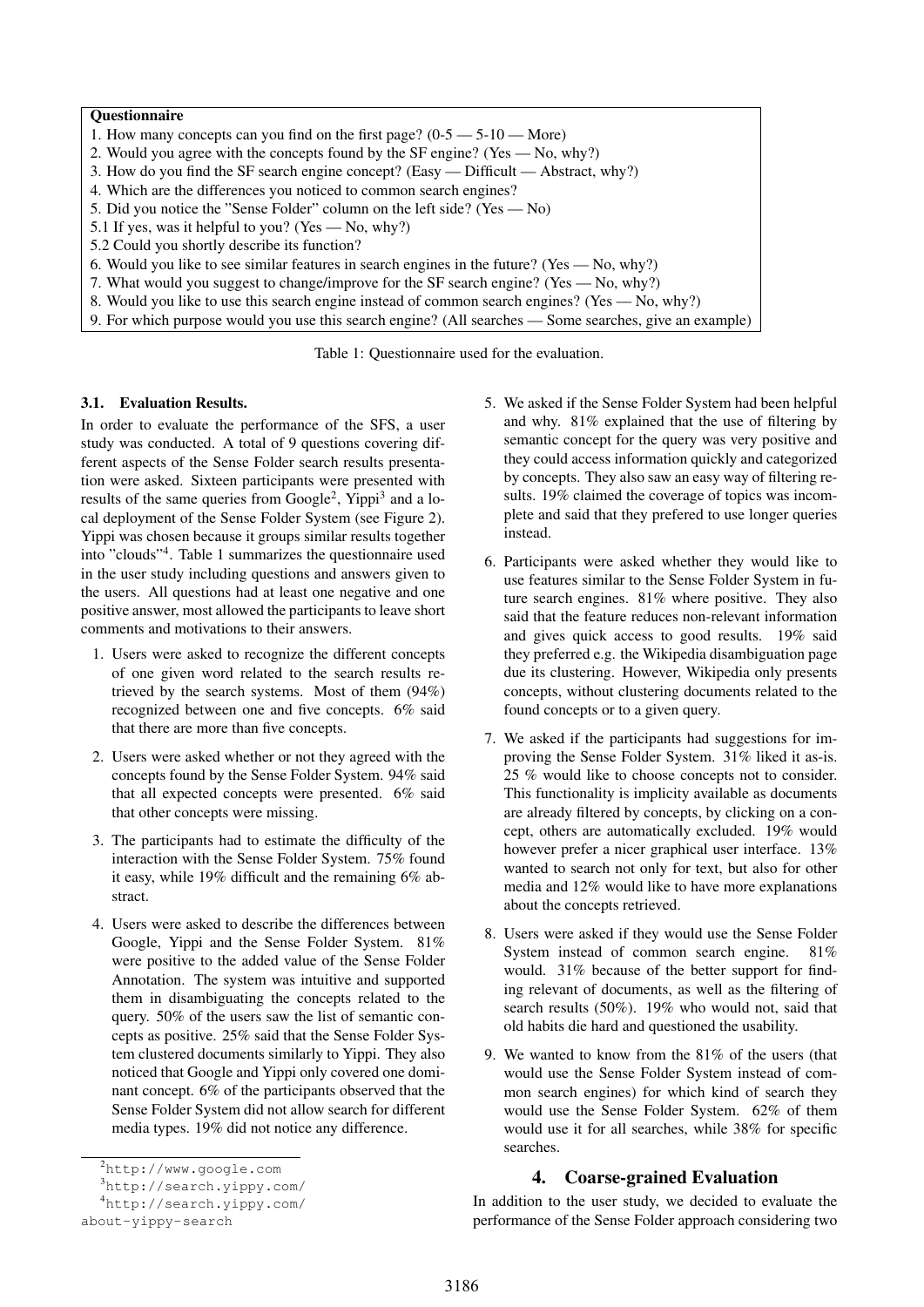word sense granularity levels. In some cases word senses derived in WordNet belong to the same meaning and could be merged in one sense (De Luca and Nürnberger, 2006a). This is what we call a *coarse-grained representation* of the sense inventory. It is useful for making results more meaningful for evaluation. On the other hand, the sense distinction might not be detailed enough, so that a *finegrained representation* is needed in order to distinguish the word senses on a more detailed level. In the following, we wanted to discover, if a more accurate selection of linguistic parameters, in combination with document categorization techniques enhances the automatic classification performed by the Sense Folder approach.

The combination of different linguistic parameters with different clustering and stemming methods in a fine-grained setting has been already evaluated, in order to recognize the best performing setting for retrieval and categorization (De Luca, 2010).

The coarse-grained evaluation treats a more general distinction of word senses as semantically related word senses are merged. To achieve a coarse-grained word-senses representation an additional merging step is included. If the similarity between two reference vectors exceeds a given threshold, they are merged together. The merging methods are applied on the reference vectors created from the Sense Folders before the document classification starts. Four merging methods have been implemented for grouping word senses by context (considering all linguistic information available), domain, hyperonyms and hyponyms (considering respectively the overlapping domain information, hyperonyms and hyponyms available).

#### 4.1. Parameter Settings

Different combinations of linguistic relations (synonyms, coordinate terms, hyperonyms, hyponyms, glosses and semantic domains, and the semantic domain hierarchy) were taken into account, in order to create the Sense Folders for classifying the documents semantically and evaluating them in a coarse-grained framework. The tf and  $tf \times idf$ encoding, as well as pre-processing methods like *stemming* (for reducing - possibly only the potentially important terms - a document to a representative minimum, bringing all words to their base form (Croft, 1995)) are considered in order to find an optimal representation. The resulting parameter settings are:  $tf$ -based ( $Tf$ ) and respective stemmed one (Tf + Stem),  $tf \times idf$ -based (TfxIdf) and respective stemmed one (TfxIdf + Stem).

Three Sense Folder clustering methods (k-Means, Density-Based and Expectation-Maximization algorithms) that have been implemented in previous work are used (De Luca, 2008).

The k-Means clustering algorithm (KM) does not require any parameters, because the number  $k$  of cluster centers, corresponds to the number of word senses available in WordNet used as initial prototypes for the clustering process. The Density-Based Clustering method (DB) uses similar to k-Means Sense Folders as initial prototypes. The parameter  $\lambda$  has been set to 0.9 and the *n* parameter that represents the number of neighbors to be considered, is set to 2. The Expectation-Maximization(EM)- $\lambda$  algorithm adopt the Sense Folders in the role of "labeled data," whereas the vectors representing the documents supply the "unlabeled data". The weight parameter  $\lambda$  for the unclassified data points is set to 0.9. The parameter settings for the last two clustering algorithms (EM- $\lambda$  and DB) have been set according to the evaluation results presented in (Honza, 2005).

#### 4.2. Evaluation Results

The evaluation of the merging methods described above is combined with the evaluation of different thresholds that can be subdivided into four different steps:

- Combining the Sense Folder Approach with Single Merging Methods (SMM) and Tresholds (SMT)
	- Finding the Best Performing SMM
	- Finding the Best Performing SMT
- Combining SMM and SMT into Multi-Stage Merging Methods

In the following, we summarize the most important coarsegrained evaluation results.

Best Performing Single Merging Methods (SMM) While for the context and domain merging methods we use on the one side all linguistic relations available and on the other side the domain information, for merging by hyperonyms and hyponyms we added the respective linguistic parameter hyperonyms and hyponyms that are used for the creation of the semantic prototypes and influence the merging and classification process.

Basing on the best performance results reached in the finegrained evaluation (see (De Luca, 2010) and Table 2) , if the  $tf \times idf$  document vectors of the retrieved documents are used alone (TfxIdf+Merge+NoStem), while tf document vectors of the same documents perform best in combination with stemming methods (Tf+Merge+Stem). We decide to compare these two document representations, for analyzing which of them works better with coarse-grained concept classes.

Best Performing Single Merging Thresholds(SMT) In addition, we explore all thresholds in order to discover which are the most suitable in merging word senses. Because good results were already achieved by setting the thresholds to  $0.5$  (De Luca and Nürnberger, 2006a), we decide to hold this threshold for all merging methods and try a higher one  $(0.7)$ , in order to see if the merging performance could be more enhanced (for merging by hyperonyms and hyponyms) and a lower one for all (0.1). Because the merging methods applying hyponyms did not merge any word senses in the previous evaluation (De Luca and Nürnberger, 2006a), we also use two lower thresholds to explore if these helped in merging similar word senses by hyponyms (0.1 and 0.3). We only use the 1.0 threshold for the merging by domains, where two word senses are only merged if they have exactly the same domain description. This decision is also based on the same experiments conducted in (De Luca and Nürnberger, 2006a).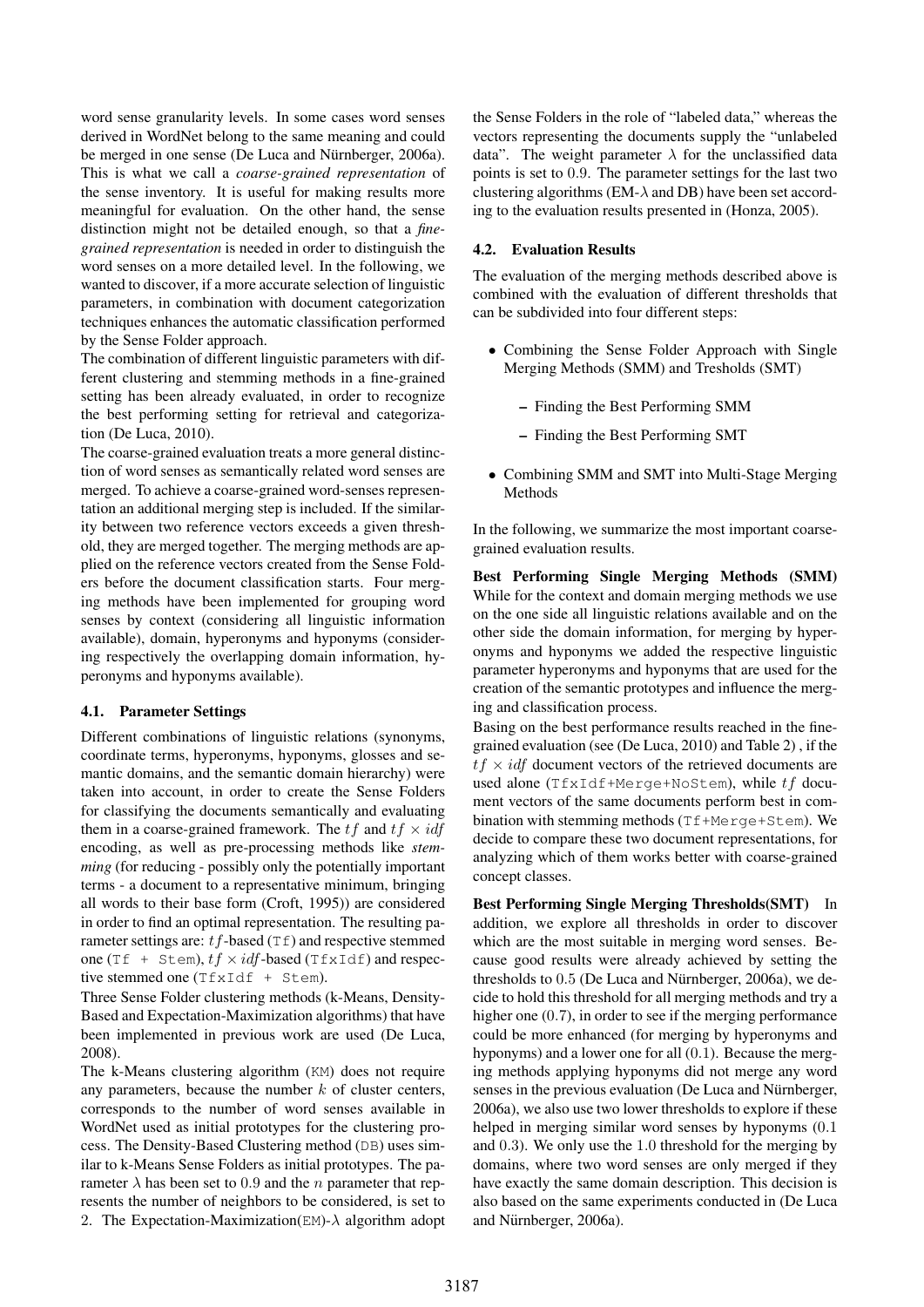| $SF$ [tf]          | $KM$ [tf]          | $EM$ [tf]          | $DB$ [tf]          |
|--------------------|--------------------|--------------------|--------------------|
| 0.37               | 0.43               | 0.28               | 0.33               |
| SF [tf] [stem]     | $KM$ [tf] [stem]   | $EM$ [tf] [stem]   | $DB$ [tf] [stem]   |
| 0.41               | 0.45               | 0.28               | 0.43               |
| SF [tfxidf]        | KM [tfxidf]        | EM [tfxidf]        | DB [tfxidf]        |
| 0.42               | 0.41               | 0.30               | 0.41               |
| SF [tfxidf] [stem] | KM [tfxidf] [stem] | EM [tfxidf] [stem] | DB [tfxidf] [stem] |
| 0.31               | 0.39               | 0.32               | 0.32               |

Table 2: Overall Fine-grained Evaluation [Syn, dom, gloss]

|                  | SF [tf] [stem] [merge] | $KM$ [tf] [stem] [merge] | SF [tfxidf] [merge] | KM [tfxidf] [merge] |
|------------------|------------------------|--------------------------|---------------------|---------------------|
| Dom $0.1/1.0$    | 0.49                   | 0.44                     | 0.52                | 0.49                |
| $\text{Cxt }0.7$ | 0.45                   | 0.46                     | 0.45                | 0.43                |
| Hyper $0.7$      | 0.40                   | 0.42                     | 0.42                | 0.37                |
| Hypo $0.3$       | 0.40                   | 0.41                     | 0.43                | 0.38                |

Table 3: Overall Single Coarse-grained Evaluation [Syn, dom, gloss]

Single and Multi-Stage Coarse-Grained Evaluation Comparison Comparing the results presented in Table 3 and Table 4 it emerges that in both cases the single and multi-stage merging methods that consider the hyperonyms or hyponyms for merging word senses decrease the classification performance, because these terms are too general or too specific to be helpful for classification. When such linguistic information is combined with clustering methods, in some cases, the classification performance is strongly enhanced, because similar documents are recognized. Sometimes this semantic information already contained in lexical resources is sufficient to recognize the linguistic context of a document given a query, so that clustering methods are not needed or their use affects negatively the classification. An overall improvement of the "pure" Sense Folder classification performance applying the k-Means clustering algorithm has been shown. The few exceptions from that trend refer to cases where the only use of the Sense Folders was already sufficient to achieve good results.

Merging word senses using the the single "context" and "domain" merging methods (*Cxt0.7 and Dom0.1*) enhance good results, but their multi-stage coarse-grained combination results show a better performance (*Cxt0.7Dom0.1*), outperforming all baselines. We can face up to the facts that as in the fine-grained evaluation the multi-stage coarsegrained classification works better with the  $tf$ -based document representation and stemming methods than with the  $tf \times idf$ -based document representation. Comparing the results with the "Random" and "First Sense"baselines (see (McCarthy et al., 2004)) in more detail, we can see that all baselines are outperformed in the overall performance, except in single cases for "argomento" "lingua" or "regola", due to the known unbalanced class distribution problem that persists. Considering the "Most Frequent Sense" (MFS) baseline (Mihalcea, 2006), we can notice that the multi-stage merging methods behave similar to the respective single methods, apart from the multi-stage  $Cx$ t0.7Dom0.1 merging method. It uses  $tf$  document vectors and outperforms the overall baseline, hence classifying better both for English and Italian. This baseline is outperformed of 0.10 for English with the k-Means algorithm and 0.03 for Italian and in the overall performance the "pure" Sense Folder classification overbids the baseline of 0.06 while k-Means of 0.02. The same multi-stage merging method combined with  $tf \times idf$  document vectors outperformed the English MFS baseline, but not the Italian one. The lower quality of results achieved when applying the Italian stemmer are an indication that this stemmer does not reduce the terms to their correct base form. Its application is partially beneficial and partially not. For the English language the stemmer works better and could be used for this language, for achieving better results.

Nevertheless, the multi-stage coarse-grained classification works better with the tf-based document representation and stemming methods than with the  $tf \times idf$ -based document representation. This is most likely to be attributed to the *idf* measure that cannot be estimated very good and be meaningful adopted, because the document collection is still relative small. When the number of documents would be higher, a more reasonable weight of idf would be available.

## 5. Conclusions

In this work, lexical resources (WordNet) have been used for providing the possible meanings of query words. We presented a user study that proved that the use of semantics (and the related semantic classification methods) can help users in finding relevant information, filtering it and facilitating quicker access. It should be said that the user study showed that even this simple prototype received overall positive opinions from the participants. In addition, we discussed a coarse-grained evaluation of the semantic classification methods. Here, we have shown that an accurate selection of linguistic parameters, combined with clustering and merging methods, can enhance retrieval performance and the categorization of semantically similar documents. Best results have been achieved in most cases using the "pure" Sense Folder approach (SF) and the k-Means algorithm (KM) with synonyms, glosses and semantic domains as linguistic parameters. Using these settings, we outperformed the *Most Frequent Sense* heuristic (Mihalcea, 2006) by 10% for English and by 3% for Italian.